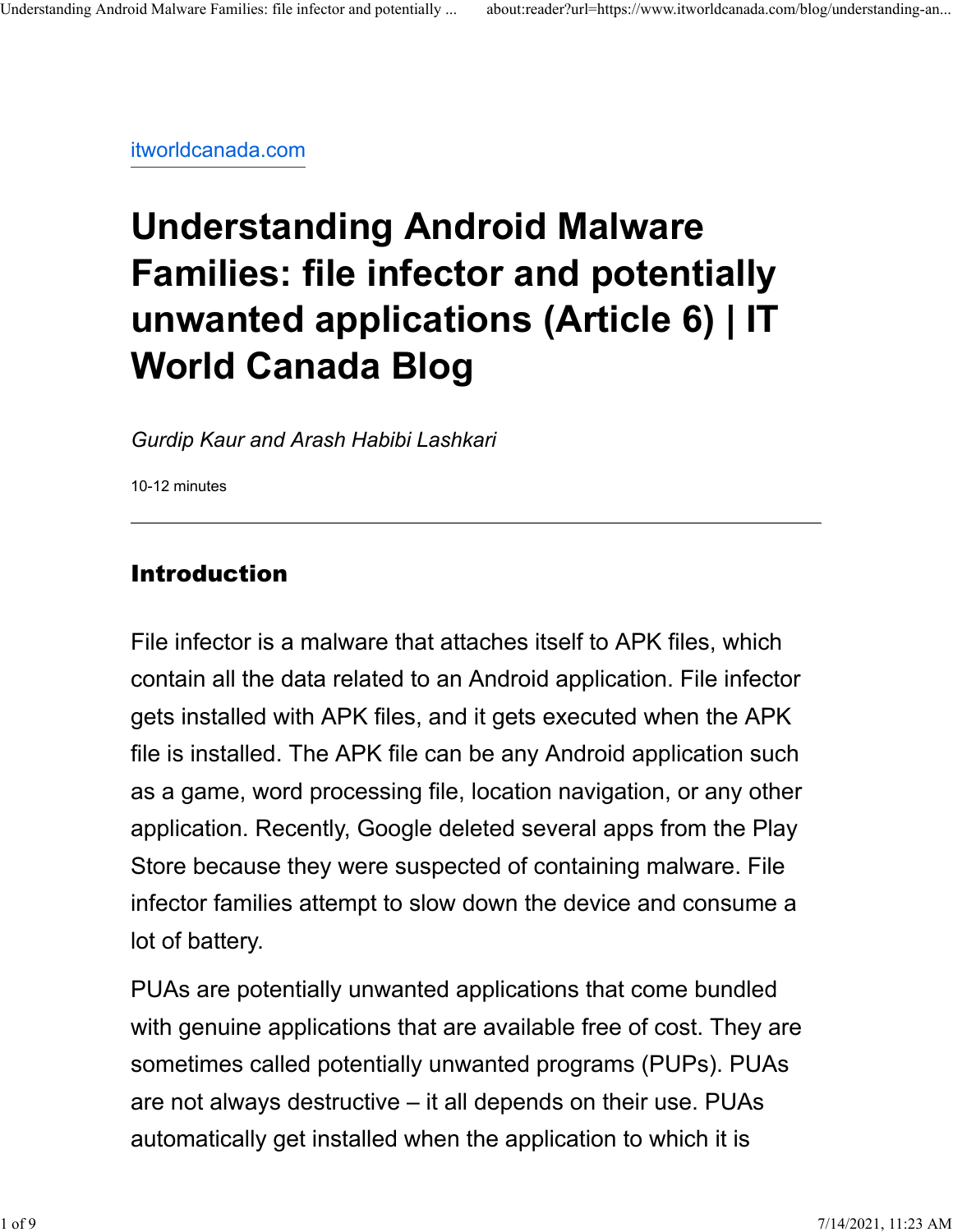bundled with is installed; they can take the form of adware, spyware, or hijackers. When PUAs behave like popping up an advertisement, it is referred to as adware. PUAs slow down the device by consuming memory. They can also lead to other PUPs and spyware programs that aim to steal sensitive data from the target device and send it to the attacker.

According to a report published by Avira, Android PUA malware samples decline by two per cent in Q3 as compared to Q2 of 2020. However, 29.3 per cent cyber-attacks in the same quarter are attributed to file infectors. According to another report published by AVTest, 927,553 Android malware samples were detected by the end of March 2021. Out of these samples, 1.48 million samples are PUAs. These reports and statistics are alarming. Figure 1 shows the growth of PUA samples in last five years based on AVTest report. It is evident that number of PUA Android malware samples are continuously increasing every year.



## *Figure 1: Growth of PUA malware samples*

This article is the last in the UAMF series to understand Android malware families, uncovering prominent file infector and PUA families. It provides deep insights into functions, activities, and communication processes used by popular file infector and PUA malware families based on our public dataset on Android malware,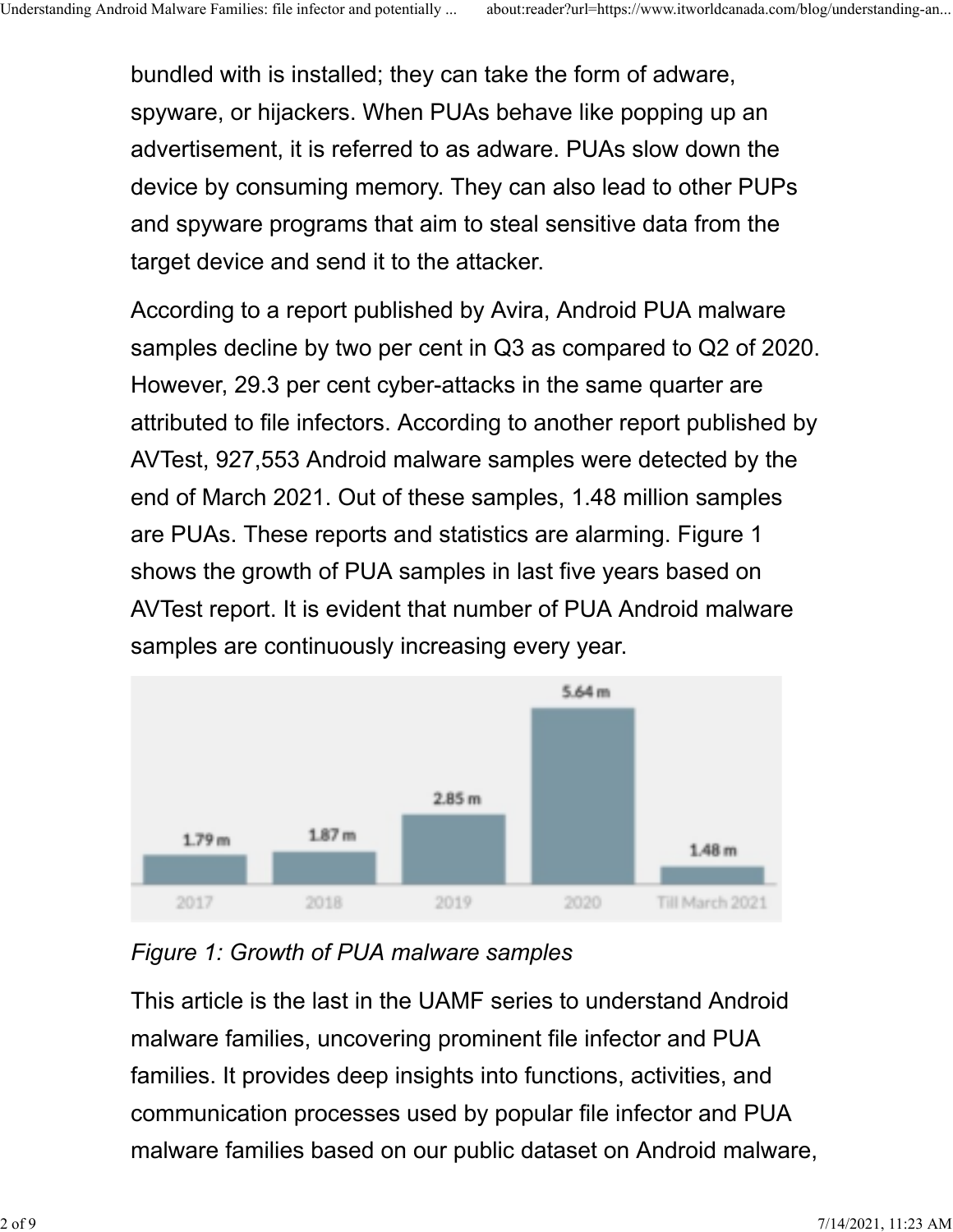named *CCCS-CIC-AndMal-2020*. It presents imperative indicators to understand that the smartphone is infected by file infector and PUA malware. It also digs deeper into technical features that can detect these families on a smartphone. Finally, the article introduces some preventive measures to protect the device from file infector and PUA malware families.

# File Infector and PUA families

Some common activities performed by file infector families include collecting device ID, International Mobile Equipment Identity (IMEI) numbers, and phone status. They may block, delete or use phone applications, and they can modify, collect, and access files and device settings. In the worst case, file infectors can root the device. *Gudex* and *tachi* are the two main families under file infector malware category that fetch network country ISO. Additionally, *tachi* gets system properties to fetch IP address of the WiFi device while *gudex* updates message digest and sends text message.

PUAs collect personal information and user contacts from the device. They access device location through Global Positioning System (GPS), display pop-up advertisements/notifications /warnings, objectionable URLs, and shortcuts on the user screen. *Umpay* executes database queries. *Scamapp* opens URL connections and input files, starts new activities, and gets network country ISO. *Apptrack* opens input and output files and gets network operator. Five file infector and eight PUA families analyzed for this article are presented in Figure 2.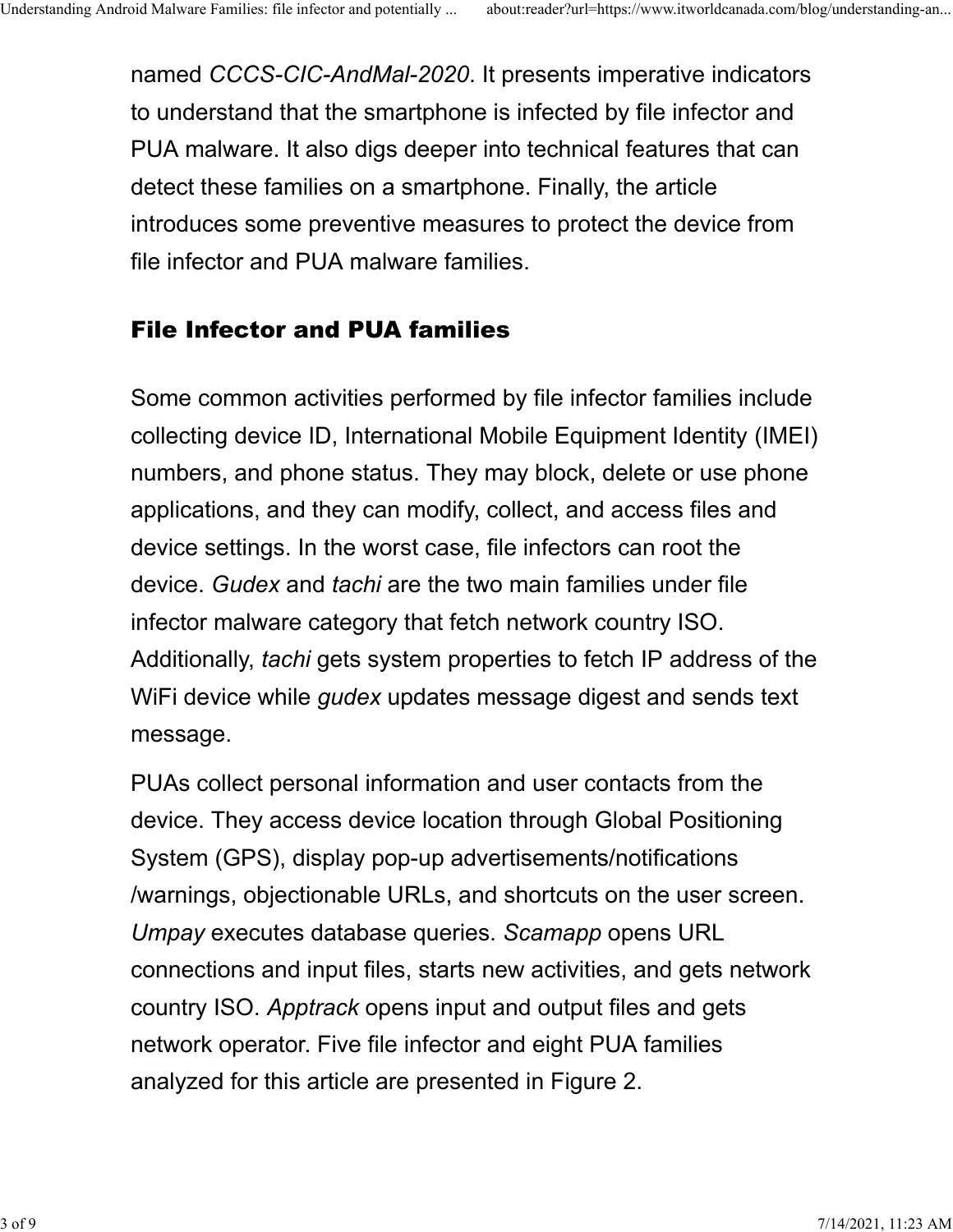

*Figure 2: File Infector and PUA families*

# Behavioural changes on execution

Based on the results of our Android dataset (*CCCS-CIC-AndMal-2020*), the behavioural changes in file infector malware families on execution are shown in Figure 3. The left side of the figure represents behaviour corresponding to starting a device whilst the right side of the figure shows behavioural curves after restarting the device. Without going into the technical details of x- and y-axis of the graph, it is apparent that the four families plotted in Figure 3 follow a similar curve before and after restarting the device. This indicates that the behaviour of these families remains similar on starting and restarting the device. Simply out, restarting the device does not make any changes to behaviour exhibited by file infector families.

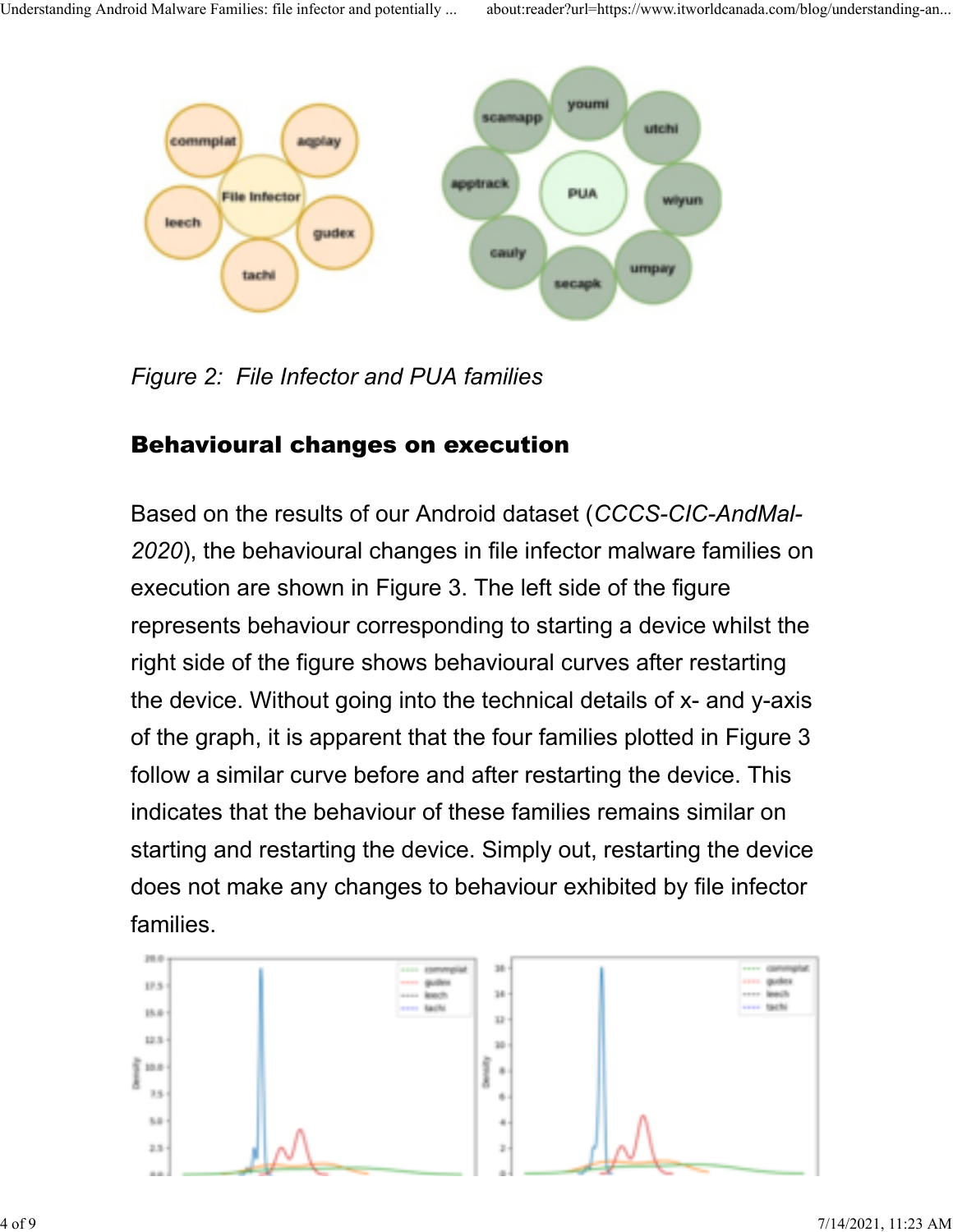

## *Figure 3: Behaviour changes in File Infector families*

The behavioural changes in PUA malware families on execution are shown in Figure 4. Similar to Figure 3, The left side of the figure represents behaviour corresponding to starting a device whilst the right side of the figure shows behavioural curves after restarting the device.



*Figure 4: Behaviour changes in PUA families*

Overall, there are two prominent spikes in red and brown curves in left and right side of the figure. The red curve corresponds to *umpay* family. It is clear that after restarting the device, *umpay* family shows a spike in behaviour changes. This means that the randomness in behaviour of *umpay* increases after the device on which it is installed is rebooted. The second prominent change corresponds to brown curve which shows that the randomness in behaviour decreases after rebooting the device. This curve belongs to *youmi* family. For the rest of the families, there is no change in behaviour before and after rebooting the device.

# Types of PUAs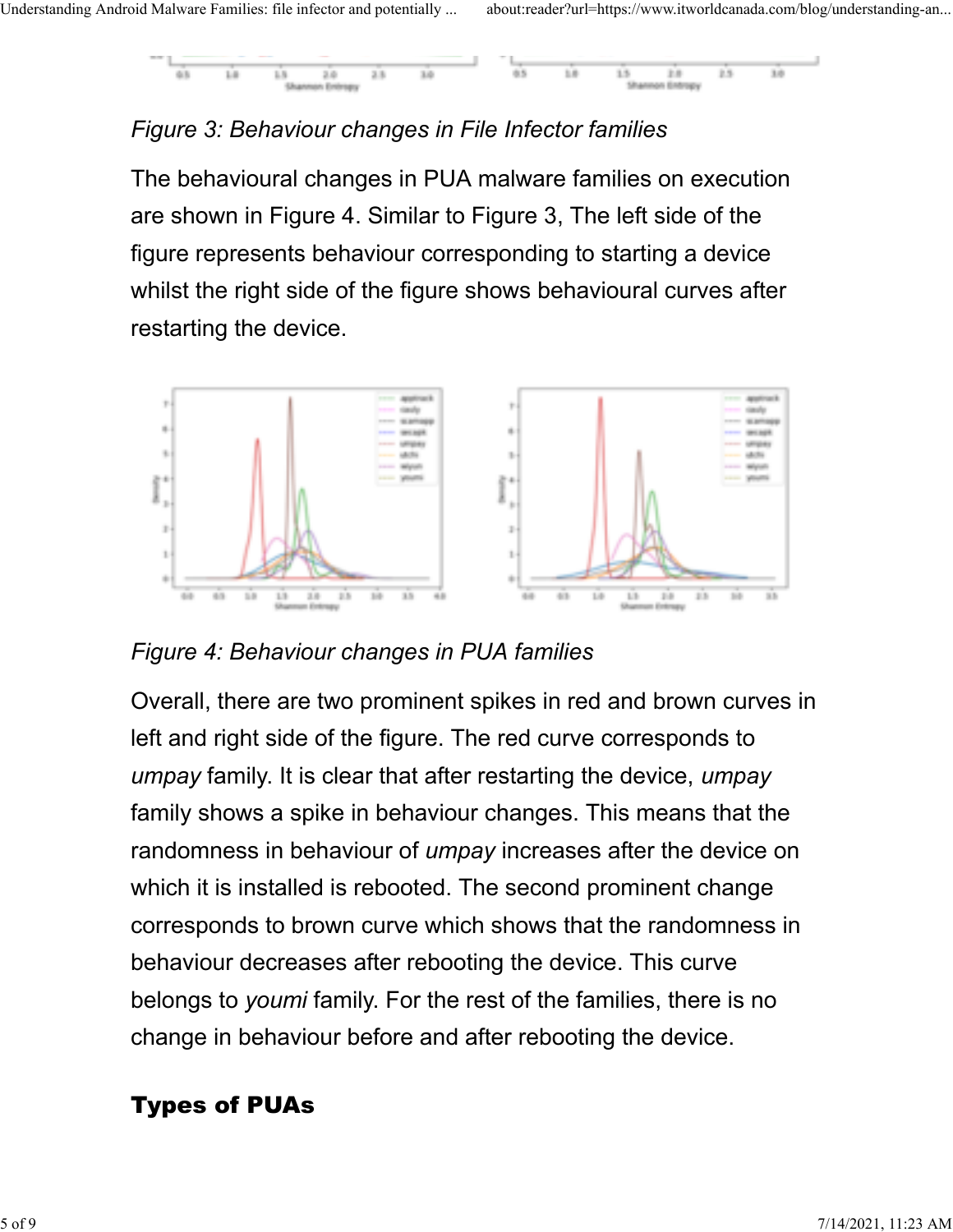PUAs can come in the form of following malware categories:

- *Adware:* Adware represents advertisement malware. It is a malicious application that throws unwanted advertisements on the user screen, especially when accessing web services. Adware lures the user towards flashing advertisements that attract them to click on the advertisement. Once a user clicks on the advertisement, revenue is generated by the developer of this unwanted application.
- Browser hijacker: Browser hijacking is a term associated with malicious software. It is used to display advertisements, visit a malicious website, and redirect user to fraudulent websites that can download malware on phone.
- *Spyware:* Spyware is a malicious software installed on user's device to steal sensitive information. The data collected by spyware is passed to advertisers, external agencies, or firms. This data is later used to carry out malicious activities.

#### How do PUAs spread?

PUAs often get installed with a legitimate application. It is not always harmful, but the user still needs to be aware of the malicious activities that it can perform. PUAs spread through social engineering tactics. Legitimate apps trick users to install additional apps. It is done through the following ways:

- Tricking users to take unnecessary actions.
- Assigning additional permissions to apps.
- Convincing users to install additional apps.
- Installing additional apps by default.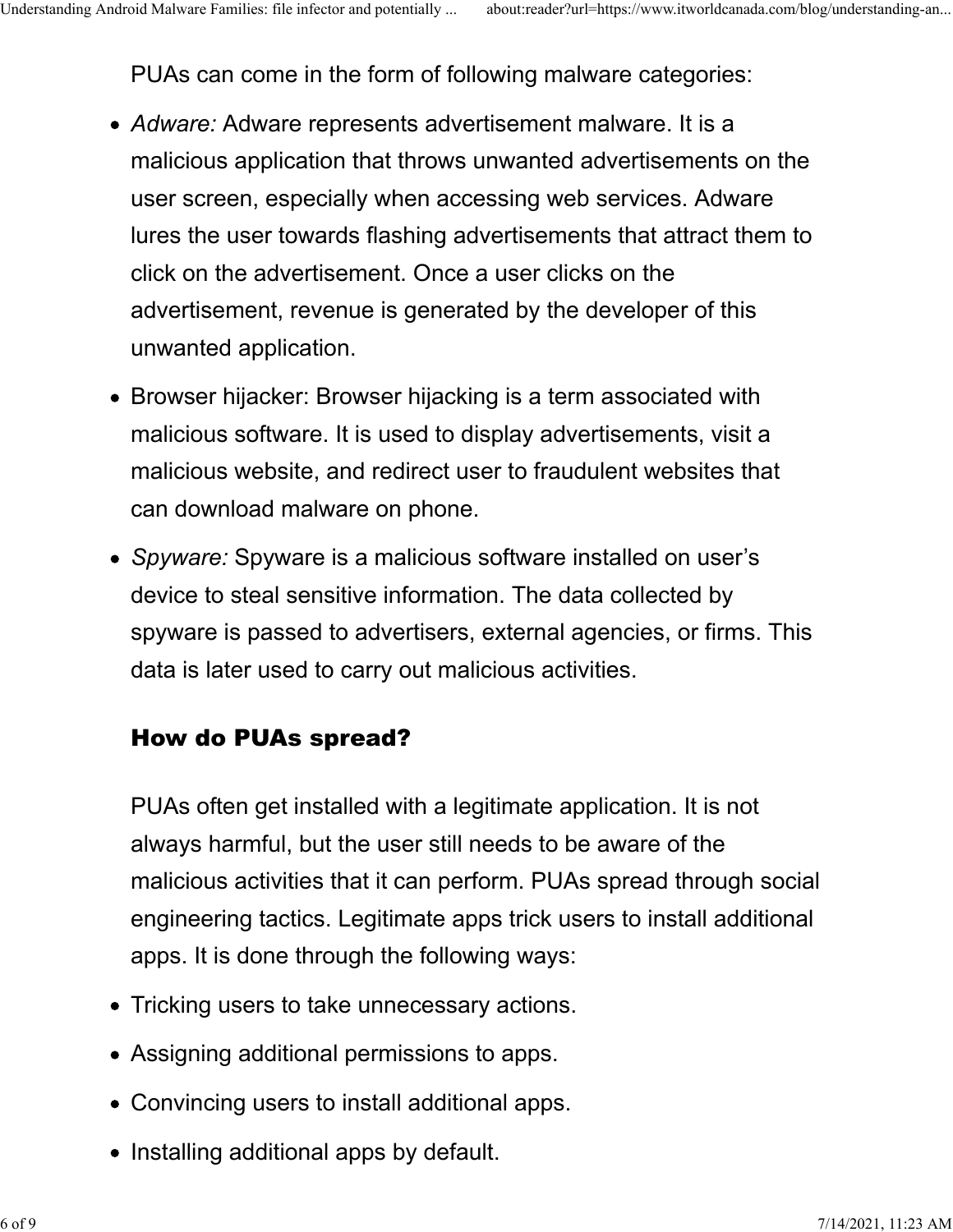# Affect of PUAs

PUAs can affect the target device in following ways:

- *User privacy:* PUAs can sniff user's activities and surfing habits. They collect sensitive information from the device and send it to a remote attacker.
- *Exhaust resources:* PUAs drain mobile battery and utilize device memory by storing non-essential data.
- Compromise security: PUAs can expose the sensitive information collected from the device to unexpected applications and websites.

# **Technical features that can detect File Infector and PUA**

Based on the results of our Android dataset (*CCCS-CIC-AndMal-2020*), following technical features are very helpful to detect file infector and PUA:

- *Memory features:* Memory features define activities performed by malware by utilizing memory.
- *API features:* Application Programming Interface (API) features delineate the communication between two applications. Whenever a user searches information in a browser, checks the weather forecast, sets a timer, or uses social media, they are using an Android API in the background.
- 
- *Network features:* Network features describe the data transmitted and received between other devices in the network. It indicates foreground and background network usage.
- *Logcat features:* Logcat features write log messages corresponding to a function performed by malware.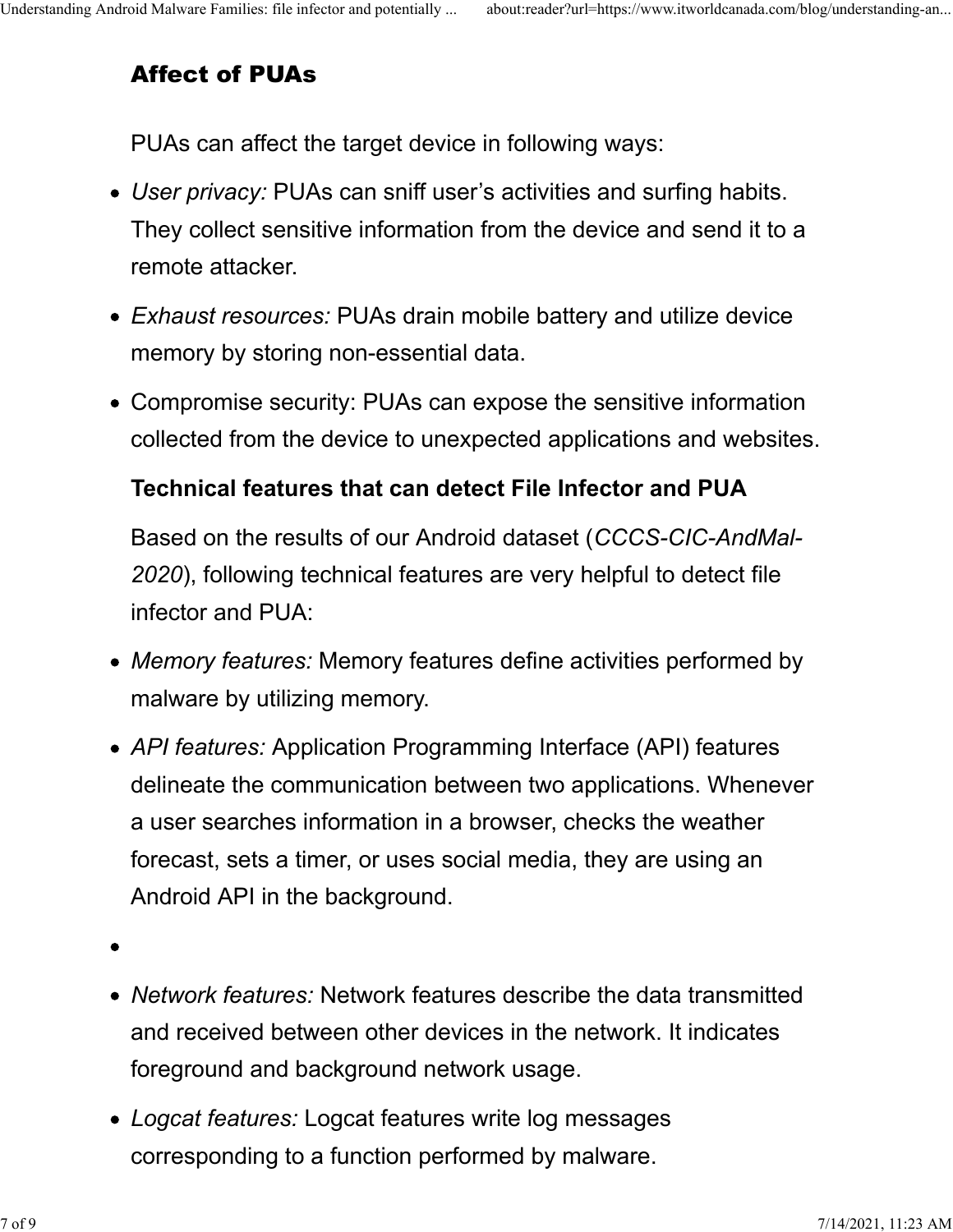# Indicators of infection

Following points indicate that the device is infected by file infector or PUA:

- Frequent display of unwanted apps on the screen.
- Battery drainage at a much faster rate.
- Low device memory.
- Slow speed of device.
- Applications and services will crash more frequently.
- Device is heated up.
- Unrecognized apps downloaded on device without user consent.

# Preventive measures to protect your device

The following are some important measures to protect your device:

- Check the pre-checked boxes before downloading and installing any application. The pre-checked boxes authorize PUAs for malicious activities.
- Skim the terms and conditions before installing any app. It appears nasty but essential for the security of the device. PUAs are referred to as their name in the terms and conditions agreement.
- Scan the device with a good anti-virus or anti-malware to detect malware.
- Do not download apps from third-party stores.
- Keep the device updated.
- Manually check any unwanted apps installed on the device.